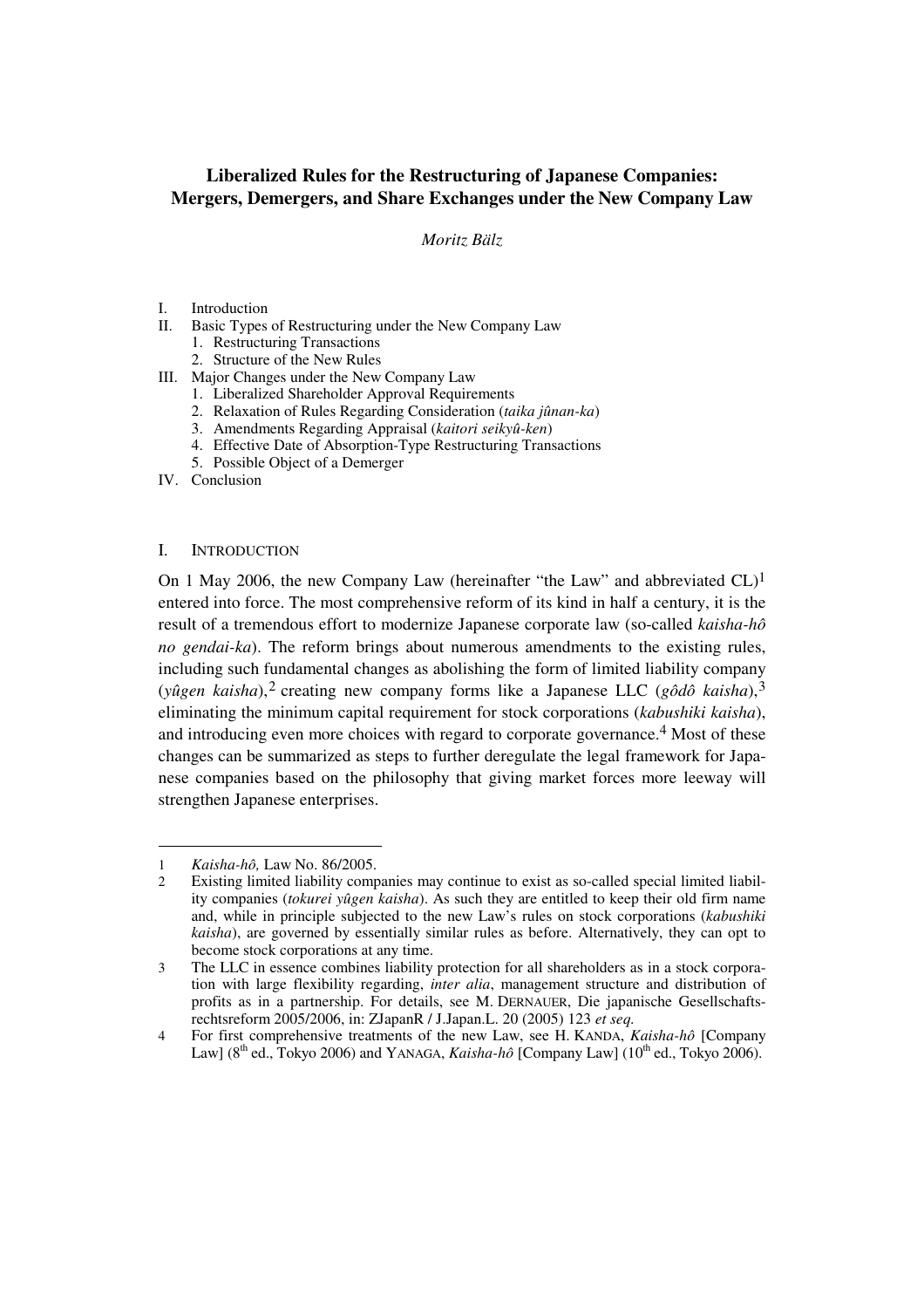Besides the substantive changes, the new Law consolidates the rules governing the corporate law aspects of commercial companies (*kaisha*), which until now have been contained in the Commercial Code  $(CC)^5$  or spread over various other laws,<sup>6</sup> into an entirely new, systematically structured body of 979 articles. As opposed to the arcane language of the Commercial Code, the new Law is written in modern Japanese (so-called *gendaigo-ka*).7

A special focus of the reform was on further liberalizing the rules on corporate restructuring transactions.8 Leaving aside the amendment of the rules for changes of the corporate form (*soshiki henkô*) in 1990, this area of law had seen rather little legislative activity until the late  $1990s<sup>9</sup>$  Since then, however, in 1997 the procedures for mergers (*gappei*) were streamlined, in 1999 rules on statutory share exchanges (*kabushiki kôkan*) and statutory share transfers (*kabushiki iten*) were adopted, and in 2000, modeled on Continental European examples, the instrument of demergers (*kaisha bunkatsu*) was introduced.<sup>10</sup> The restructuring options and M&A tools available for Japanese companies have thus been considerably expanded. Book Five of the new Company Law now for the first time provides for a comprehensive set of rules governing all types of restructuring transactions as well as introducing some important improvements. This article is aimed at giving an overview of the most important changes.

The new rules are for the most part applicable both to stock corporations (*kabushiki kaisha*), including those organized as close corporations which from now on are to take over the function of the abolished limited liability companies, as well as to those company forms which Art. 575 para. 1 CL collectively defines as *mochibun kaisha*, *i.e.,*

<sup>5</sup> *Shôhô*, Law No. 48/1899; English translation: NISHIMURA & PARTNERS, Commercial Code of Japan (Tokyo 2004); German translation: O. KLIESOW / U.S. EISELE / M. BÄLZ, Das japanische Handelsgesetz (Cologne 2002). Unless specified otherwise, references to the Commercial Code herein refer to the version in effect before the enactment of the Company Law on 1 May 2006.

<sup>6</sup> In particular, the Law on Limited Liability Companies, *Yûgen kaisha-hô*, Law No. 74/1938, the Special Audit Law, *Kabushiki kaisha no kansa-tô ni kan suru hôritsu*, Law No. 22/1974, and the Law on the Promotion of New Business Activities of Small and Medium-Sized Enterprises, *Chûshô kigyô shin-jigyô sokushin-hô*, Law No. 18/1999.

<sup>7</sup> For a description of the policy of the Japanese legislator with regard to form, language, and structure of the new Law, see K. EGASHIRA, *Shin kaisha-hô seitei no igi* [The reasons for the enactment of the new Company Law], in: Jurisuto 1295 (2005) 2 *et seq.*

<sup>8</sup> See K. EGASHIRA, *"Kaisha hôsei no gendai-ka ni kan suru yôkô-an" no kaisetsu* [Analysis of the "Basic Draft regarding the Modernization of Corporate Law"], in: Bessatsu Shôji Hômu 288 (2005) 1, 4.

<sup>9</sup> H. KANDA, *Soshiki saihen* [Restructurings], in: Jurisuto 1295 (2005) 128.

<sup>10</sup> For an overview of the development since the 1990s, see M. BÄLZ, Die Spaltung im japanischen Gesellschaftsrecht (Tübingen 2005) 33 *et seq.*; M. HASHIMOTO, Commercial Code Revisions: Promoting the Evolution of Japanese Companies, (NRI paper No. 48/2002) 1 *et seq.*, available online at: *<http://www.nri.co.jp/english/opinion/papers/2002/pdf/np200248.pdf>;* I. KAWAMOTO / M. KISHIDA / A. MORITA / Y. KAWAGUCHI, Gesellschaftsrecht in Japan (Munich/Bern 2004) 44 *et seq.*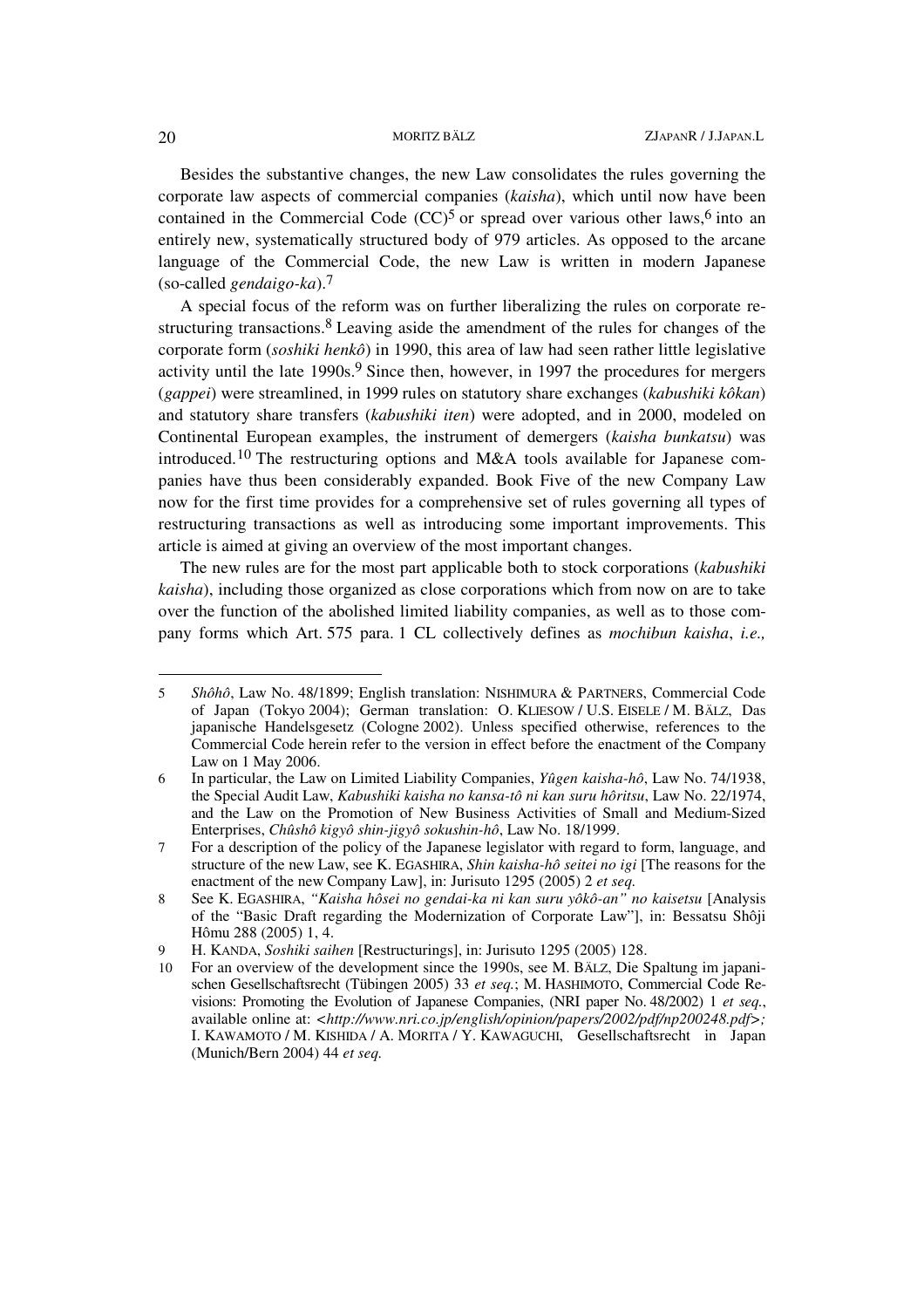general partnerships (*gômei kaisha*), limited partnerships (*gôshi kaisha*), and the newly introduced hybrid form of LLC (*gôdô kaisha*). While the variety of possible restructuring transactions has been broadened, still not all forms of restructurings are available to all types of companies.<sup>11</sup> In order to keep things reasonably simple, this article shall deal exclusively with the rules applicable to stock corporations.

### II. BASIC TYPES OF RESTRUCTURING UNDER THE NEW COMPANY LAW

#### *1. Restructuring Transactions*

The definition section at the head of the new Law contains definitions of the following restructuring transactions (Art. 2 no. 26 through 32 CL): change of form, absorptiontype merger, incorporation-type merger, absorption-type demerger, incorporation-type demerger, share exchange, and share transfer. These organizational acts all have in common that they, in general, amount to a fundamental change of the company and therefore, apart from certain exceptions,12 require qualified shareholder approval. For convenience reasons, here they will be collectively called restructuring transactions  $(soshiki)$  *saihen kôi*).<sup>13</sup> All these restructuring forms already existed prior to the enactment of the new Law. Nevertheless, before discussing the recent amendments, a brief recapitulation may be helpful.

# *a. Merger* (gappei)

l

In a merger, two or more existing companies combine their respective assets by becoming one company. Like the Commercial Code,14 the new Company Law defines two types of mergers: In an absorption-type merger (*kyûshû gappei*, Art. 2 no. 27 CL), one

<sup>11</sup> While a stock corporation or any type of *mochibun kaisha* can now merge with a stock corporation or any *mochibun kaisha*, general partnerships and limited partnerships may not act as a transferring company in a demerger (Art. 757, 762 para. 1 CL). For the reasons, see T. AIZAWA / M. HOSOKAWA, *Soshiki saihen kôi* [Restructuring transactions] Part I, in: Shôji Hômu 1752 (2005) 4, 7. Also, only stock corporations and LLCs can transform themselves into a parent company by way of a share exchange (Art. 767 CL). As under the Commercial Code, only stock corporations can transform themselves into wholly-owned subsidiaries by way of a share transfer (Art. 772 CL).

<sup>12</sup> See below sub III.1.

<sup>13</sup> The new Law itself does not use such a collective term. The term *soshiki saihen kôi* was, however, used in the legislative materials: *Kaisha-hô no gendai-ka ni kan suru yôkô* [Outline regarding the Modernization of Company Law], in: supplement to Jurisuto 1295 (2005) 192, 209. Commentators also make frequent use of the term: AIZAWA / HOSOKAWA, *supra* note 11, 7; H. KANDA, *supra* note 9, 128.

<sup>14</sup> For a description of the rules under the Commercial Code, see KAWAMOTO ET AL., *supra* note 10, 221 *et seq.*; L. KÖDDERITZSCH, Rechtsvergleichende Anmerkungen zum japanischen Verschmelzungs- und Spaltungsrecht, in: ZJapanR / J.Japan.L 11 (2001) 65, 86 *et seq.*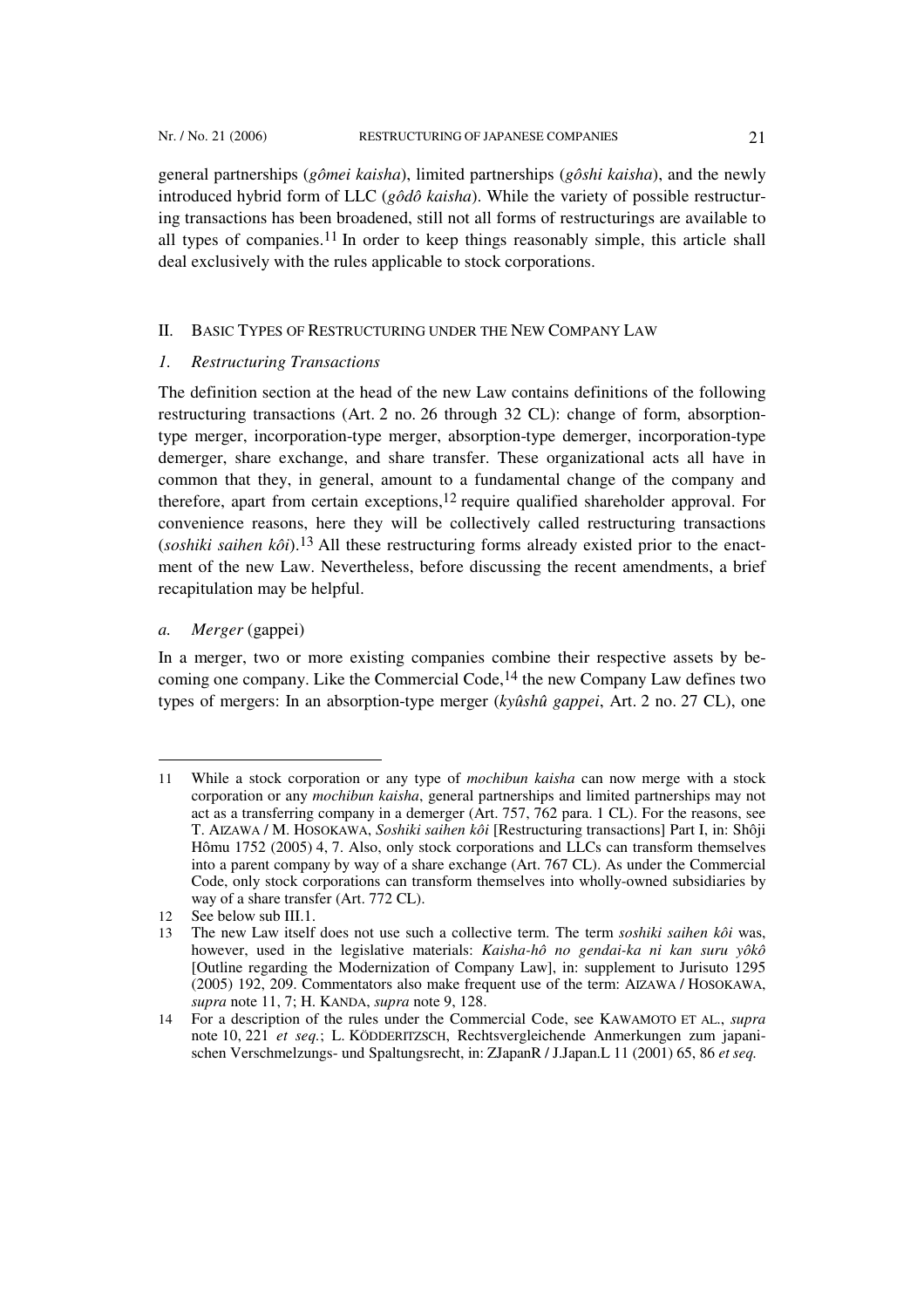company (the receiving company)<sup>15</sup> continues to exist and the other (the transferring company) ceases to exist without the necessity of a winding-up. All assets (including liabilities) of the transferring company are transferred by way of universal succession to the receiving company. In an incorporation-type merger (*shinsetsu gappei*, Art. 2 no. 28 CL), two or more transferring companies cease to exist and transfer their assets to a newly incorporated company (the new company).<sup>16</sup> Creditors of the transferring companies and the receiving company do not have to consent to the transfer of assets and liabilities. Instead they are protected by a special creditor protection procedure, which gives them the right to object to the envisaged merger. Upon such an objection, the company has to either fulfill the creditor's claim or provide adequate security, unless such a claim is unlikely to be prejudiced by the merger.

# *b. Demerger* (kaisha bunkatsu)

Introduced in 2000 into Japanese law following Continental European models, demergers enable a company to transfer all or part of its assets (including liabilities) by way of partial universal succession to another company.17 Like the Commercial Code, the new Law distinguishes between absorption-type demergers (*kyûshû bunkatsu*, Art. 2 no. 29 CL) and incorporation-type demergers (*shinsetsu bunkatsu*, Art. 2 no. 30 CL). By an absorption-type demerger, the transferring company transfers all or part of its assets to an existing receiving company. In case of an incorporation-type demerger, the assets and liabilities are transferred to a newly incorporated company.18 Creditors are protected by a creditor protection procedure which is in many aspects similar to that of mergers.

The new Law abolishes the so-called *jinteki bunkatsu*. Under the Commercial Code, (absorption-type and incorporation-type) demergers could be carried out in two ways: As consideration for the assets transferred by the transferring to the receiving company (or the new company), the latter could issue shares either to the transferring company (so-called *butteki bunkatsu*) or the shareholders of the transferring company (*jinteki bunkatsu*).19 The first alternative creates a subsidiary, the second a sister company. The new Law no longer contains the latter variant, which anyway has been used far less frequently in practice. Instead, in order to achieve the same result as in a *jinteki*-type

<sup>15</sup> Like the Commercial Code, the new Law permits absorption-type mergers of more than one transferring company combining their assets and liabilities by transferring them to a single receiving company (so-called *kyôdô kyûshû gappei*).

<sup>16</sup> This main distinction is in line with the distinction between *Verschmelzung durch Neugründung* and *Verschmelzung durch Aufnahme* under German law.

<sup>17</sup> For a comprehensive analysis, see BÄLZ, *supra* note 10. See also M. HAYAKAWA, Neue Regeln für die Gesellschaftsspaltung: Reform des japanischen Handelsgesetzes vom Mai 2000, in: ZJapanR / J.Japan.L 11 (2001) 37 *et seq.*; Ködderitzsch, *supra* note 14, 86 *et seq.*

<sup>18</sup> For the question of whether the assets to be transferred must constitute a going concern, see below sub III.5.

<sup>19</sup> This distinction corresponds to the distinction between *Ausgliederung* and *Abspaltung* under German law.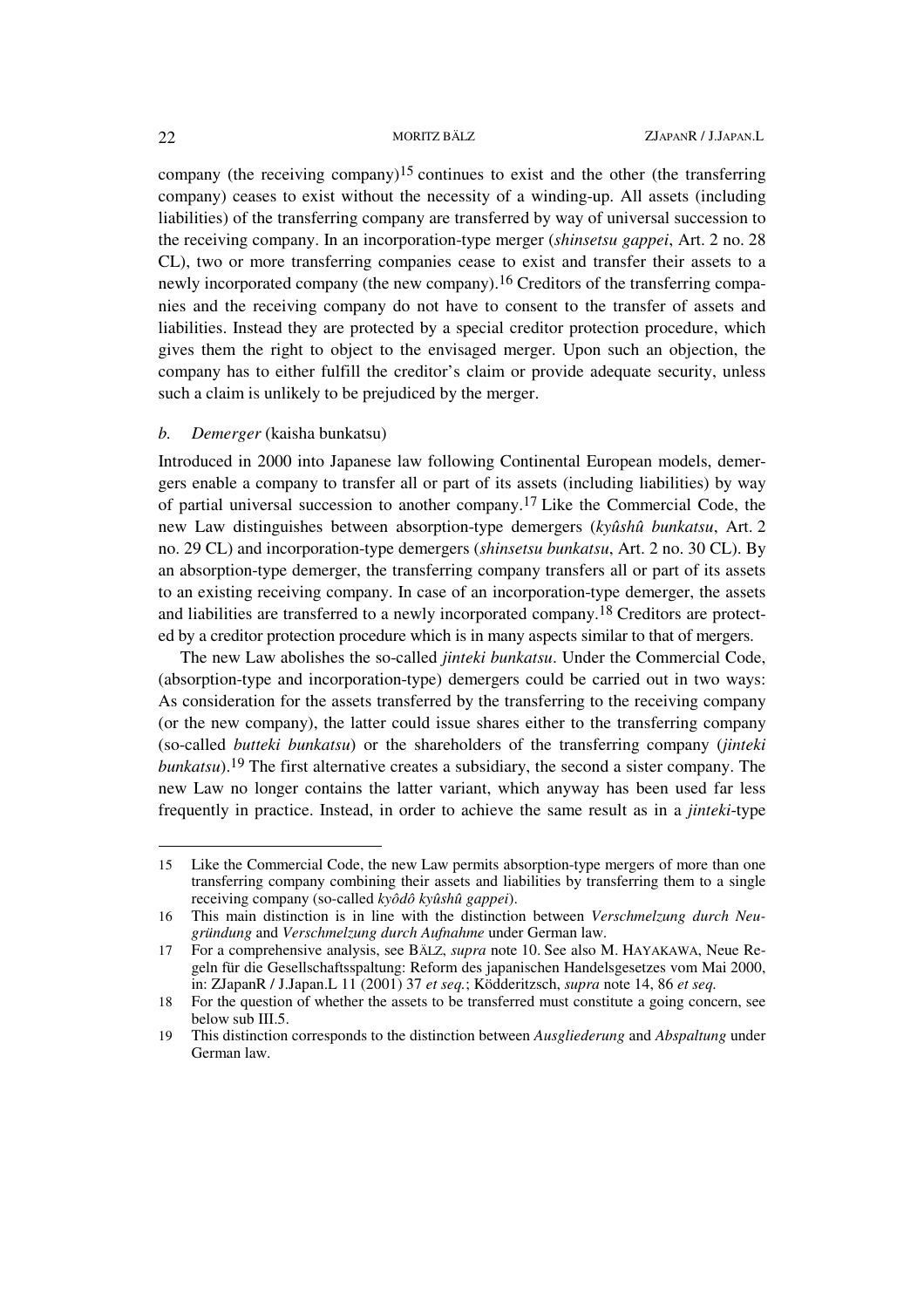demerger, in a first step a *butteki*-type demerger is carried out. In a second step, the transferring company dividends out the shares received as a consideration for the transferred assets to its shareholders. Certain restrictions otherwise applicable to dividends from retained earnings do not apply (Art. 792 no. 2, Art. 812 no. 2 CL).20 The new procedure can be considered as combining a Continental European-style *butteki bunkatsu* with the second step of a U.S.-style spin-off.<sup>21</sup>

#### *c. Share Exchange* (kabushiki kôkan) *and Share Transfer* (kabushiki iten)

Share exchanges and share transfers were originally introduced in Japan in 1999 following the model of the American Model Business Corporation Act (MBCA) in order to facilitate the formation of holding companies.22 A share exchange (*kabushiki kôkan*, Art. 2 no. 31 CL) is a legal procedure by which a company (the future parent company) acquires 100% of the shares in another existing company (the future wholly-owned subsidiary) by granting the existing shareholders of the future subsidiary shares in the future parent company.23 Similarly, by a share transfer (*kabushiki iten*, Art. 2 no. 32 CL) a future wholly-owned subsidiary incorporates a future parent company, which at the same time acquires 100% of the shares in the future wholly-owned subsidiary.

A share exchange or a share transfer normally does not imply a transfer of assets, but is limited to a change in the shareholder structure. Therefore, the Commercial Code did not provide for a creditor protection procedure. As there will soon be the possibility to grant consideration other than shares in the future parent company under the new Law,<sup>24</sup> in certain cases, a creditor protection procedure similar to that of mergers or demergers will be required.25

 $\overline{a}$ 

<sup>20</sup> Under the Commercial Code, most authors and – even more important – the ministry overseeing the Commercial Registers considered this kind of transaction impossible because dividends were limited to cash. BÄLZ, *supra* note 10, 38. Opposite views already arose under the rules of the Commercial Code: K. EGASHIRA, *Kabushiki kaisha, yûgen kaisha-hô* [The law of stock corporations and limited liability companies]  $(4<sup>th</sup>$  ed., Tokyo 2005) 556, 746.

<sup>21</sup> Under German Law since 2002, the articles of association may also provide for such distributions in-kind (sec. 58 para. 5 Stock Corporation Law (Aktiengesetz)). For a comparative view of the various models of demergers and similar instruments, see BÄLZ, *supra* note 10, 2 *et seq.*

<sup>22</sup> In 1997 Japanese legislators lifted the ban on holding companies introduced after the Second World War to prevent the re-emergence of the *zaibatsu* conglomerates. For a detailed analysis, see U.S. EISELE, Holdinggesellschaften in Japan (Tübingen 2004) 224 *et seq.* A general description can be found in M. HAYAKAWA, Erleichterung der Konzernierung durch Aktientausch und Aktienübertragung: Die Teilreform des Handelsgesetzes vom Oktober 1999, in: ZJapanR / J.Japan.L 9 (2000) 5 *et seq.*

<sup>23</sup> For the possibility to compensate shareholders with other forms of consideration, see below sub III. $2$ .

<sup>24</sup> See below sub III.2.

<sup>25</sup> A creditor protection procedure will also be required where the future parent company succeeds into bonds with attached share purchase warrants of the future subsidiary, as from the bondholders' perspective this implies a change in the position of the debtor.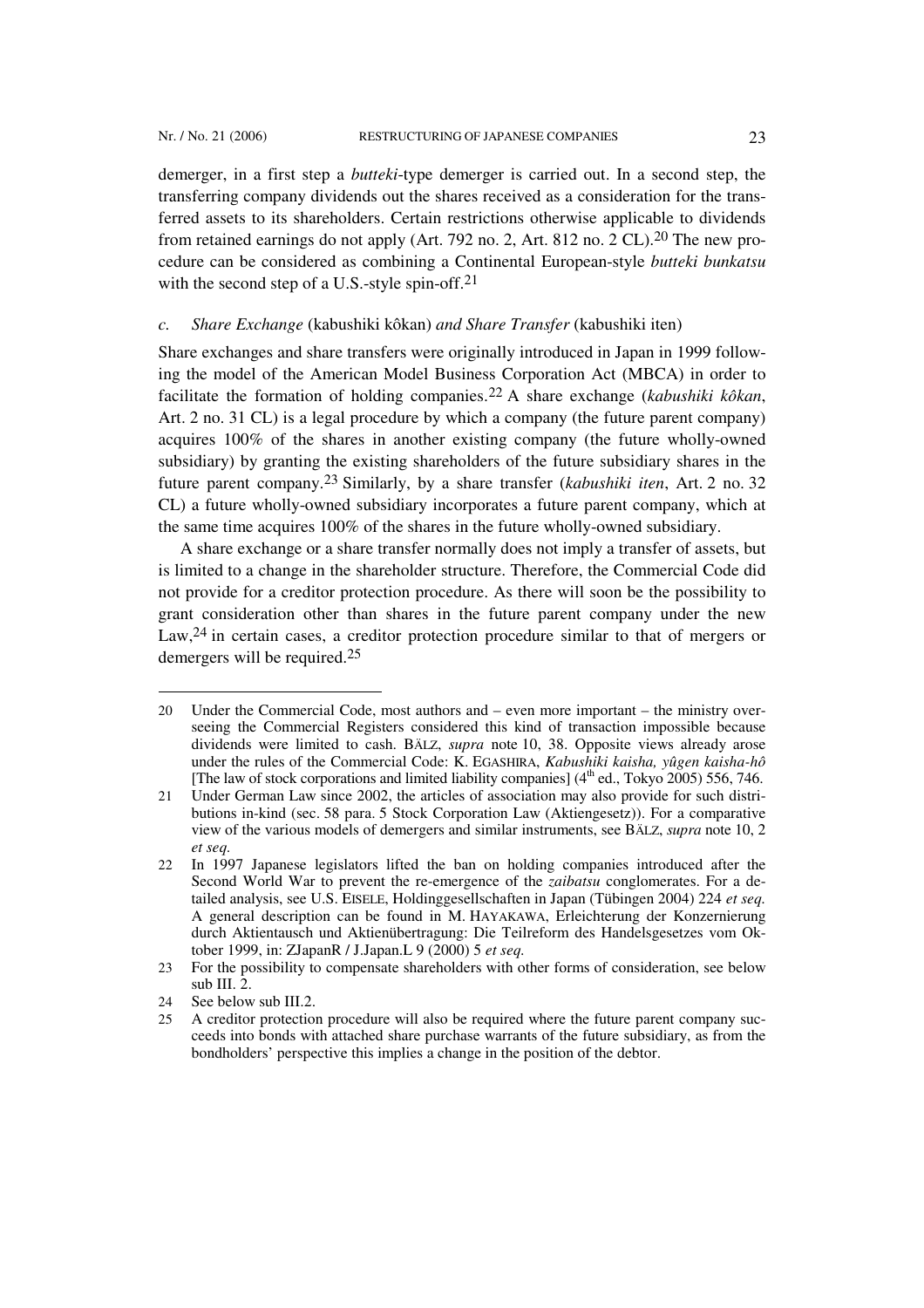#### *d. Change of Form* (soshiki henkô)

Pursuant to the definition in Art. 2 para. 26 CL, a change of form (*shoshiki henkô*) enables a stock corporation to become a *mochibun kaisha* (*i.e.*, a general partnership, a limited partnership, or an LLC) or vice versa.26 Until now, a change of form, which preserves the identity of the company, was only permitted between a stock corporation and a limited liability company on the one hand (Art. 64, 67 Law on Limited Liability Companies), and between a general partnership and a limited partnership on the other (Art. 113, 163 CC). As now a stock corporation can be transformed into a general partnership by entertaining an absorption-type merger, it seems only logical to permit a stock corporation to also transform itself into a general partnership by way of a change of form.27

### *2. Structure of the New Rules*

While even under the Commercial Code the rules on mergers as the oldest form of restructuring transactions repeatedly served as a model for the other forms and crossreferences were frequent, the new Law uses the common features of the various restructuring forms to set out rules in a more systematic way. It does so by exploiting the fact that absorption-type mergers, absorption-type demergers, and share exchanges have in common that an existing company, on the basis of an agreement entered into with another existing company, absorbs assets (in the case of a share exchange: shares) in exchange for consideration granted to the transferring company (in the case of a share exchange: the shareholders of the future wholly-owned subsidiary). As opposed to such absorption-type restructuring transactions, in the case of an incorporation-type merger, an incorporation-type demerger, or a share transfer, the consideration is granted by a new company simultaneously incorporated by the transaction.

Book Five of the new Law first stipulates the mandatory contents of the agreement or plan forming the basis of the respective transaction as well as its legal effects (Chapters One through Four). Then Chapter Five provides for the rules on procedure distinguishing between change of form, absorption-type restructurings, and incorporation-type restructurings. This systematic approach reflects the general policy of the new Law to aim at an improved manageability of the rules by substituting the existing patchwork of the Commercial Code provisions for a new systematic body of rules and by avoiding, to the extent possible, repetitions and confusing cross-references.

<sup>26</sup> Changes between various types of *mochibun kaisha* can be accomplished by amending the partnership agreement (Art. 638 CL).

<sup>27</sup> AIZAWA / HOSOKAWA, *supra* note 11, 6.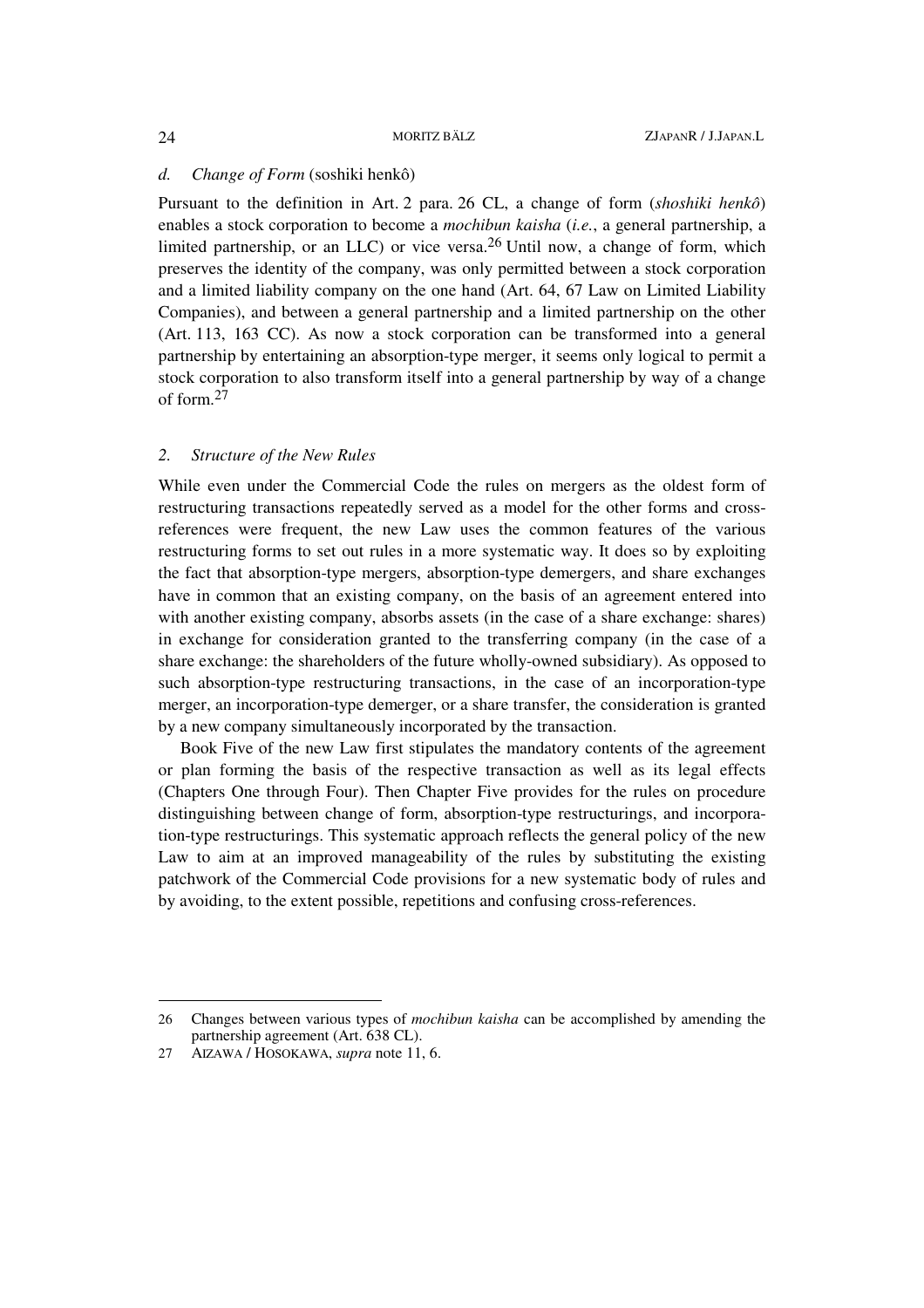# III. MAJOR CHANGES UNDER THE NEW COMPANY LAW

The new Company Law does not stop at rephrasing the existing rules on the various forms of restructuring transactions and putting them in a new systematic order, but also brings about important changes regarding the contents of the rules:

# *1. Liberalized Shareholder Approval Requirements*

Several important changes concern the requirement of shareholder approval for the restructuring transaction.

# *a. General Rule*

Like fundamental changes to the company structure, restructuring transactions under the Commercial Code in principle already required qualified shareholder approval. Under the new Law, absent stricter requirements in the articles of association,28 generally a special shareholders' resolution (*tokubetsu ketsugi*) is required, meaning a two-thirds majority with a quorum of a majority of the voting rights being present (Art. 783 para. 1, Art. 795, Art. 804 para. 1, Art. 309 para. 2 no. 12 CL). Stricter requirements may apply depending on the consideration offered.<sup>29</sup> Where, e.g., the receiving company in an absorption-type merger or a share exchange offers to shareholders of a public company as consideration shares in a close corporation, (*i.e.*, shares that are not freely transferable), half of the shareholders entitled to vote and two-thirds of the votes cast must support the transaction (so-called *tokushu ketsugi*, Art. 783 para. 1, Art. 309 para. 3 no.2 CL).30

# *b. Simplified Restructurings (*kan'i soshiki saihen*)*

The new Company Law considerably expands the scope of application for the rules governing so-called simplified restructurings (*kan'i soshiki saihen*). Simplified transactions, as an exception to the rule, do not require a shareholder resolution of a company because the effect on its shareholders is considered minor. Put differently, the transaction does not amount to a fundamental change (*kisoteki henkô*) for the shareholders of such a company.<sup>31</sup> Where, e.g., a large company absorbs a small company by way of a merger, the shares of the existing shareholders of the receiving large company cannot be diluted beyond a certain scale. Therefore, requiring their approval would be

<sup>28</sup> Stricter requirements could, e.g., be stipulated in order to make a cash-out merger in connection with a hostile takeover bid more difficult. KANDA, *supra* note 4, 305.

<sup>29</sup> The details are regulated by ministerial ordinance. Special rules apply where a stock corporation has issued various classes of shares.

<sup>30</sup> Where a stock corporation grants a partnership interest as consideration, even a unanimous resolution is required (Art. 783 para. 2 CL).

<sup>31</sup> KANDA, *supra* note 4, 307.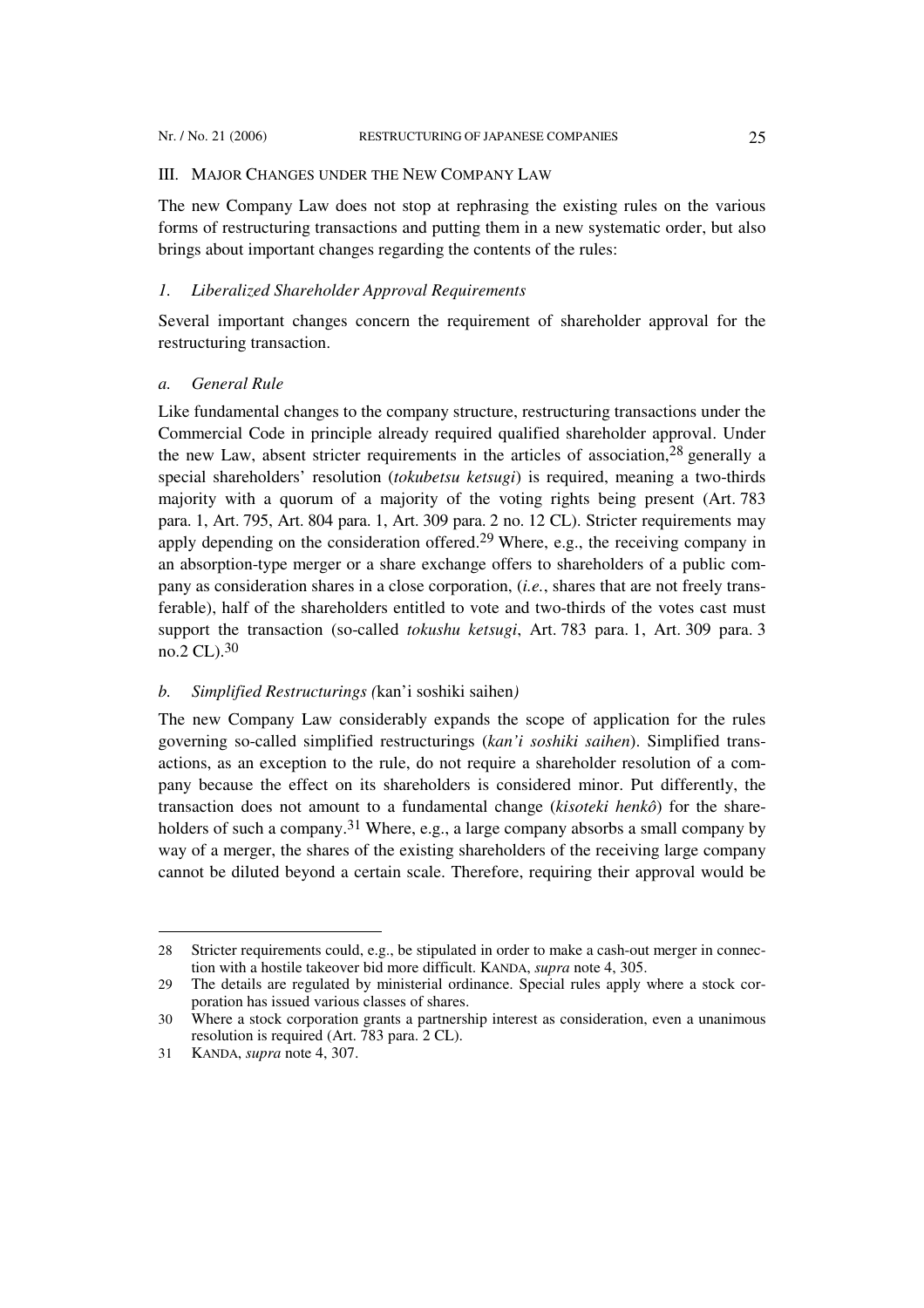inefficient and unnecessarily costly.<sup>32</sup> Already under the Commercial Code, with regard to the receiving company of an absorption-type merger, a shareholder resolution was not required where the shares granted by the receiving company in consideration of the transferred assets did not exceed 5% of the receiving company's issued stock (Art. 413-3 para. 1 CC). Similar rules existed for share exchanges and demergers (Art. 358 para. 1, Art. 374-6 para. 1, Art. 374-22 para. 1, Art. 374-23 para. 1 CC).

The Company Law now raises the aforementioned 5% threshold to 20%, while slightly modifying the calculation method (Art. 784 para. 3, Art.796 para. 3, Art. 805 CL). As long as the receiving company in an absorption-type merger does not grant shares or other consideration to the shareholders of the transferring company corresponding to more than 20% of the receiving company's net assets, the receiving company's shareholders are not entitled to vote on the transaction.<sup>33</sup> Similarly, a transferring company will be able to transfer up to 20% of its assets by way of a demerger to another company without holding a shareholders' meeting. A similar threshold exists under Delaware  $law.<sup>34</sup>$ 

The new Law provides for a few counter-exceptions: Where shares in a close corporation are issued, where a restructuring loss occurs (Art. 796 para. 3 proviso CL),35 or where shareholders holding a certain percentage of voting shares determined by ministerial ordinance have objected to a simplified merger or a simplified share exchange, a shareholders' meeting must be held (Art. 796 para. 4 CL). Before the reform of 2005, a 20% threshold was available only within the scope of the Industrial Revitalization Law (IRL),36 *i.e.,* where the competent minister had granted his prior approval to the restructuring.

#### *c. Introduction of Short-Form Transactions (*ryakushiki soshiki saihen*)*

Furthermore, the new Company Law has introduced rules on short-form transactions. These rules also allow for expedited restructuring transactions without a shareholder resolution. Where a company carries out a restructuring with one of its firmly-controlled subsidiaries, it seems meaningless to require a shareholder resolution in the controlled subsidiary. Given the control of the parent company, the vote would constitute a

<sup>32</sup> With regard to the transferring small company, a shareholder vote, of course, remains necessary.

<sup>33</sup> Substantially the same rule applies to the receiving company in an absorption-type demerger or the future parent company in a share exchange.

<sup>34</sup> See sec. 251(f) Delaware General Corporation Law (DGCL).

<sup>35</sup> A restructuring loss occurs if at book value the liabilities transferred exceed the value of the assets transferred, or if the consideration granted by the receiving company at book value exceeds the net assets received due to the transaction.

<sup>36</sup> *Sangyô katsuryoku saisei tokubetsu sochi-hô,* Law No. 131/1999.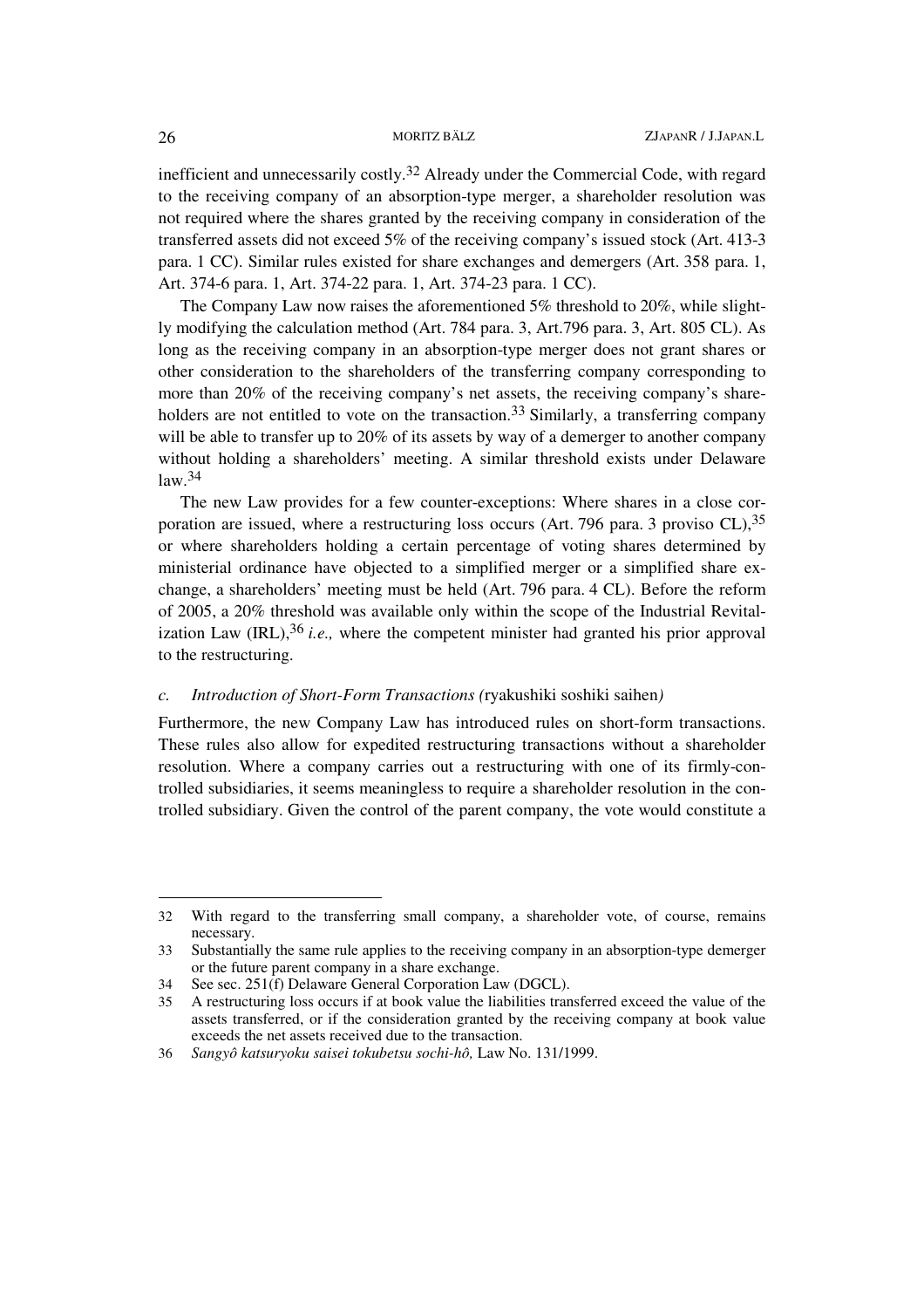mere formality.37 Therefore, in such cases a shareholder vote in the subsidiary will from now on in principle be dispensable (Art. 784 para 1, 796 para. 1 CL). Similar relaxations for short-form transactions are known from Delaware Law.38 In Japan, shortform transactions so far were only possible within the limited scope of the aforementioned Industrial Revitalization Law.

The new rules on short-form transactions allow a parent company to absorb a firmly controlled subsidiary by way of a merger without the formalities of a shareholder vote in the subsidiary. Often the resolution on the side of the parent company will in such a situation also be dispensable under the aforementioned rules for simplified transactions. However, where the subsidiary serves as a receiving company, a shareholder resolution in the controlled subsidiary is generally indispensable if the shareholders of the transferring company are given shares in a close corporation (Art. 784 para. 1 proviso, Art. 796 para. 1 proviso CL). This is because such a transaction may affect the liquidity of the shareholders' investment.

The prerequisite for a short-form transaction is that the parent company qualifies as a special controlling company (*tokubetsu shihai kaisha*, Art. 468 para. 1 CL). Generally, a special controlling company is a company holding at least 90% of the voting shares in the subsidiary (or any higher percentage stipulated in the articles of association) or fulfills other conditions determined by ministerial ordinance. Based on the rationale that the majority of two-thirds of the votes normally required for the transaction would be certain if a vote were taken, one could imagine the threshold to be lower. However, in the legislative process, those favoring the higher threshold modeled on European examples are said to have prevailed.39

In absorption-type restructurings (absorption-type mergers, absorption-type demergers, or share exchanges) carried out as short-form transactions, minority shareholders face the risk that the consideration granted to them might be set unfairly low. The legislators had doubts whether granting the dissenting minority sole remedy appraisal rights, *i.e.*, allowing them to sell their minority share to the company at fair value, would ensure an adequate protection in this case.40 Even though the Japanese courts under the old Commercial Law have held that an unfair consideration as such was no sufficient ground for an action to nullify the transaction,  $4<sup>1</sup>$  the prevailing view under the Commercial Code was that the underlying resolution could be voided where a resolution was

<sup>37</sup> T. AIZAWA / M. HOSOKAWA, *Soshiki saihen kôi* [Restructuring Transactions] Part II, in: Shôji Hômu 1753, 37, 43. YANAGA, *supra* note 4, 407.

<sup>38</sup> See sec. 253 DCGL.

<sup>39</sup> KANDA, *supra* note 4, 308.

<sup>40</sup> With regard to the appraisal remedy under the new Law, see also below sub III.3.

<sup>41</sup> Tokyo District Court, 24 August 1989, Hanrei Jihô 1331 (1999) 136 (*Mitsui Bussan* case); confirmed in Tokyo High Court, 31 January 1990, Shiryô-ban Shôji Hômu 77 (1993) 193 and Supreme Court, 5 October 1993, Shiryô-ban Shôji Hômu 116 (1993) 197. Opposite view, e.g., KANDA, *supra* note 4, 310.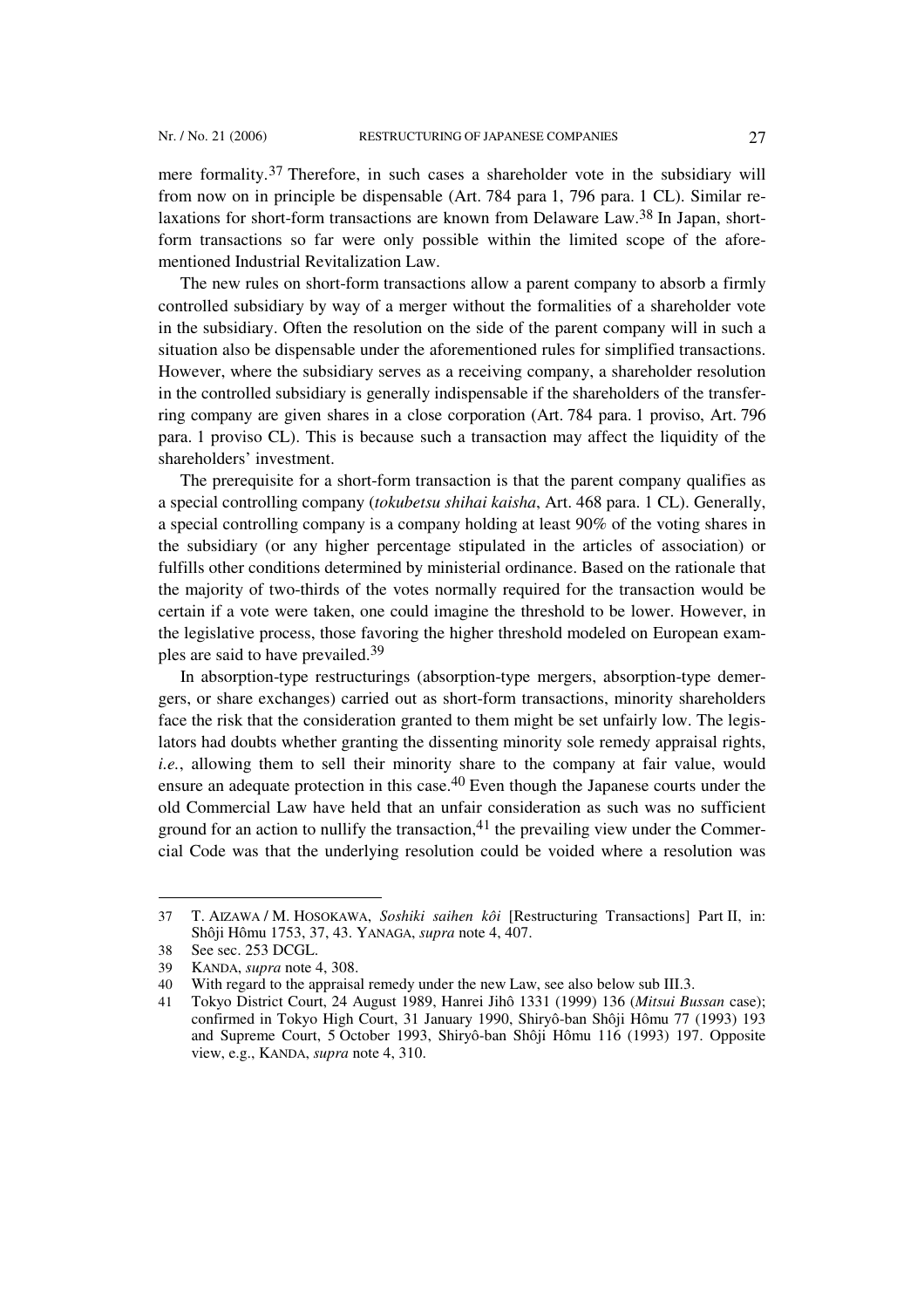grossly unfair because a conflicted shareholder had participated in the vote (Art. 247 para. 1 no. 3 CC; now a similar rule is contained in Art. 831 para. 1 no. 1 CL).<sup>42</sup> In the absence of a resolution, even this remedy is not available in a short-form transaction even though a similar conflict situation is given. Therefore, the new Law grants minority shareholders the right to bring an injunction against the transaction if (i) an absorption-type restructuring violates any law or the articles of association, or (ii) the consideration offered is grossly unfair (Art. 784 para. 2, Art. 796 para. 2 CL).43 It is expected that in some cases a shareholder meeting will be held on a voluntary basis in order to avoid the risk of such injunctions.44

# *2. Relaxation of Rules Regarding Consideration* (taika jûnan-ka)

#### *a. Offering Consideration Other than Shares*

Regarding restructuring transactions, probably the most important  $-$  in any case the most hotly debated – novelty introduced by the new Company Law is the relaxation of the rules on the kind of consideration which can be offered in cases of absorption-type restructurings.45 In the case of an absorption-type merger, for example, under the Commercial Code the consideration offered by the receiving company to the shareholders of the transferring company was in principle limited to shares in the receiving company (Art. 409 no. 2 CC).<sup>46</sup> Squeezing out shareholders of the transferring company by offering them only cash was not permitted. There had always remained some doubt as to whether certain techniques developed by legal practitioners to squeeze out minorities by combining a tender offer with a share transfer, in the absence of a proper business

<sup>42</sup> EGASHIRA, *supra* note 20, 698; NISHIMURA & PARTNERS, *M&A-hô taizen* [M&A handbook] (Tokyo 2001) 154.

<sup>43</sup> See the comment by K. EGASHIRA in: *Zadan-kai: "Kaisha hôsei no gendai-ka ni kan suru yôkô-an" no kihonteki na kangaekata* [Panel discussion: The reasoning of the "Basic Draft regarding the Modernization of Corporate Law"] Bessatsu Shôji Hômu 288 (2005) 99, 127. As the chances to void a restructuring after it has become effective are small, one could think of applying injunctions as a preventive measure in other cases as well. Some have argued Art. 360 CL might be used here, which allows enjoining the management from illegal acts. YANAGA, *supra* note 4, 414 footnote 32. Unless courts are able to decide even complicated cases in a short time, permitting more injunctions might, however, easily block many restructuring transactions.

<sup>44</sup> KANDA, *supra* note 9, 132.

<sup>45</sup> In incorporation-type restructurings (incorporation-type mergers, incorporation-type demergers, or share transfers), as under the Commercial Code, the new company must issue shares. It may now, however, pay part of the consideration in bonds or share purchase options (Art. 753 para. 1 no. 8, Art. 763 para. 1 no. 8, Art. 773 para. 1 no. 7 CL).

<sup>46</sup> While a Japanese company could transform another company into a wholly-owned subsidiary by way of a share exchange, the minority shareholders in such a case had to be given shares in the parent company. Furthermore, foreign companies could not use the share exchange scheme to transform a Japanese target into a wholly-owned subsidiary.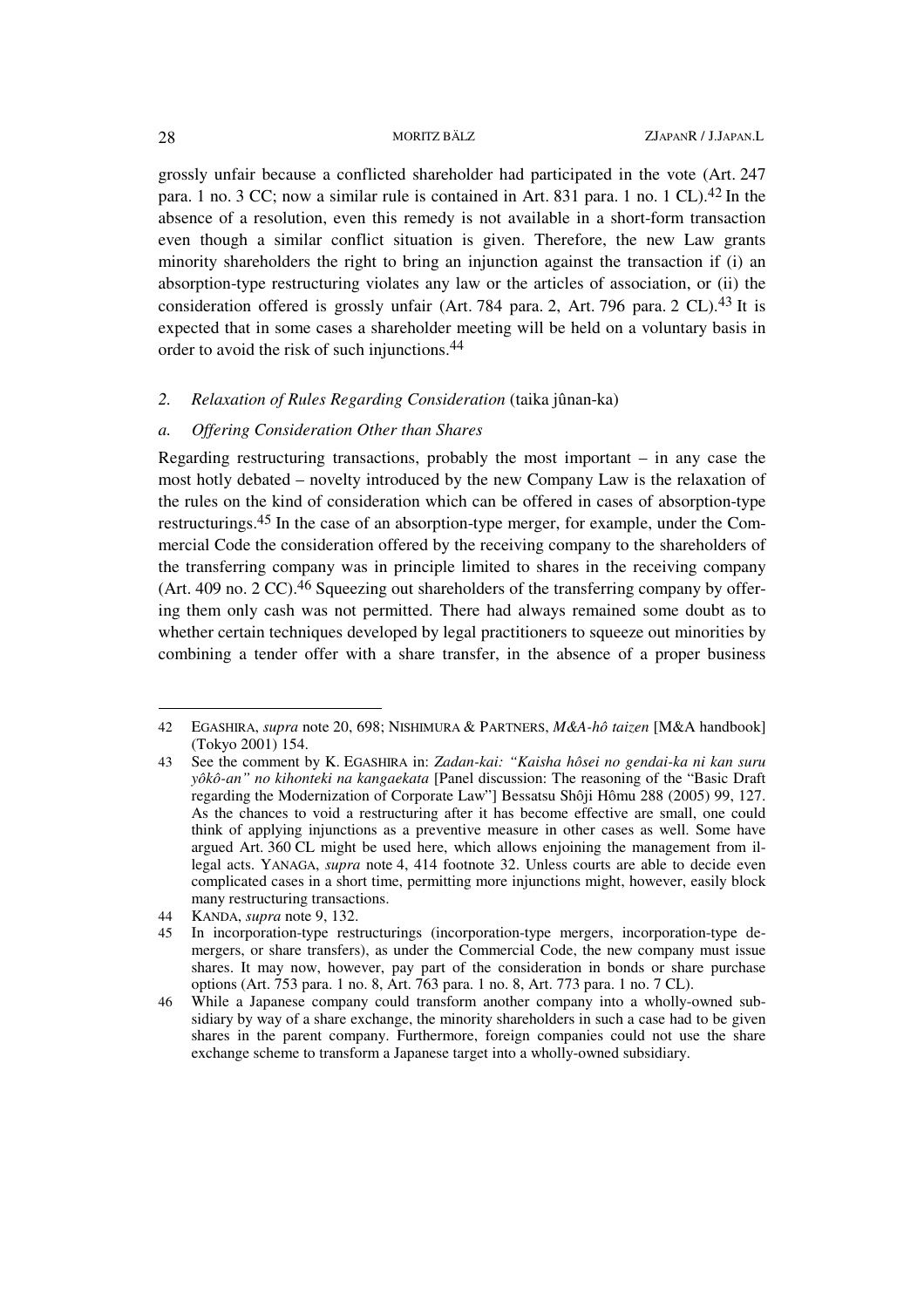purpose, amounted to an abuse of shareholders' rights, and therefore such transactions bore the risk of being voided.47 In any case, such transactions proved cumbersome and costly.48

The new Law permits offering cash or other assets (including shares in another company, bonds, or warrants) instead of shares in the receiving company (Art. 749 para. 1 no. 2, Art. 751 para. 1 no. 3 CL). Minority shareholders of the transferring company thus now can be "cashed-out" as under the laws of various states in the U.S. Furthermore, by offering shares in the receiving company's parent, U.S.-style triangular mergers (*sankaku gappei*) become possible, in which the acquiring company drops down an acquisition vehicle, merges the target into the vehicle, and compensates the target's shareholders by giving them shares in the acquiring parent.<sup>49</sup> Under which conditions shares in a foreign company may be offered is still under consideration. It might be necessary to have such shares first listed in Japan or to prepare a prospectus. Even foreign acquirers will, however, be able to squeeze out minority shareholders by way of a cash-out merger by merging the target company into a Japanese buyout vehicle and paying cash to the target's shareholders.50

The Company Law also contains rules on relaxed consideration requirements for absorption-type demergers (Art. 758 no. 4, Art. 760 no. 5 CL) and share exchanges (Art. 768 para. 1 no. 2, Art. 770 para. 1 no. 3 CL). Again, until now such flexibility regarding consideration had only existed under the Industrial Revitalization Law, *i.e.*, where the envisaged restructuring was carried out with ministerial approval.<sup>51</sup> As on earlier occasions, the IRL thus has served once more as a kind of laboratory for legislative reform.

It is not yet clear under which conditions cash-out restructuring transactions will in the future qualify for tax-free treatment. Under the existing Corporate Tax Law, it is one prerequisite for a tax-free reorganization that the consideration granted consists exclusively of shares in the receiving company (Art. 12 no. 12-8, no. 12-11 Corporate Tax Law<sup>52</sup>).

<sup>47</sup> T. SATÔ / D. MATSUBARA, Cash-out option means more flexibility, in: The IFLR Guide to Japan (2006) 29, 30 *et seq.*; W. TANAKA, *Soshiki saihen to taika jûnan-ka* [Restructuring and the relaxation of consideration], in: Hôgaku Kyôshitsu 304 (2006) 75, 81.

<sup>48</sup> THE AMERICAN CHAMBER OF COMMERCE IN JAPAN (ACCJ), Specific Policy Recommendation #2 "Cash Mergers", February 2004, 3 (available online at: *<http://www.accj.or.jp/ document\_library/PolicyRecs/1077257473.pdf>*).

<sup>49</sup> SATÔ / MATSUBARA, *supra* note 47, 29. If the receiving acquisition vehicle does not hold sufficient shares in its parent company, it may, by way of exception from the rule (Art. 135 para. 1 CL), acquire shares in its parent company for such a purpose (Art. 800 CL).

<sup>50</sup> SATÔ / MATSUBARA , *supra* note 47, 32 *et seq.*

<sup>51</sup> See BÄLZ, *supra* note 10, 159.

<sup>52</sup> *Hôjinzei-hô*, Law No. 34/1965.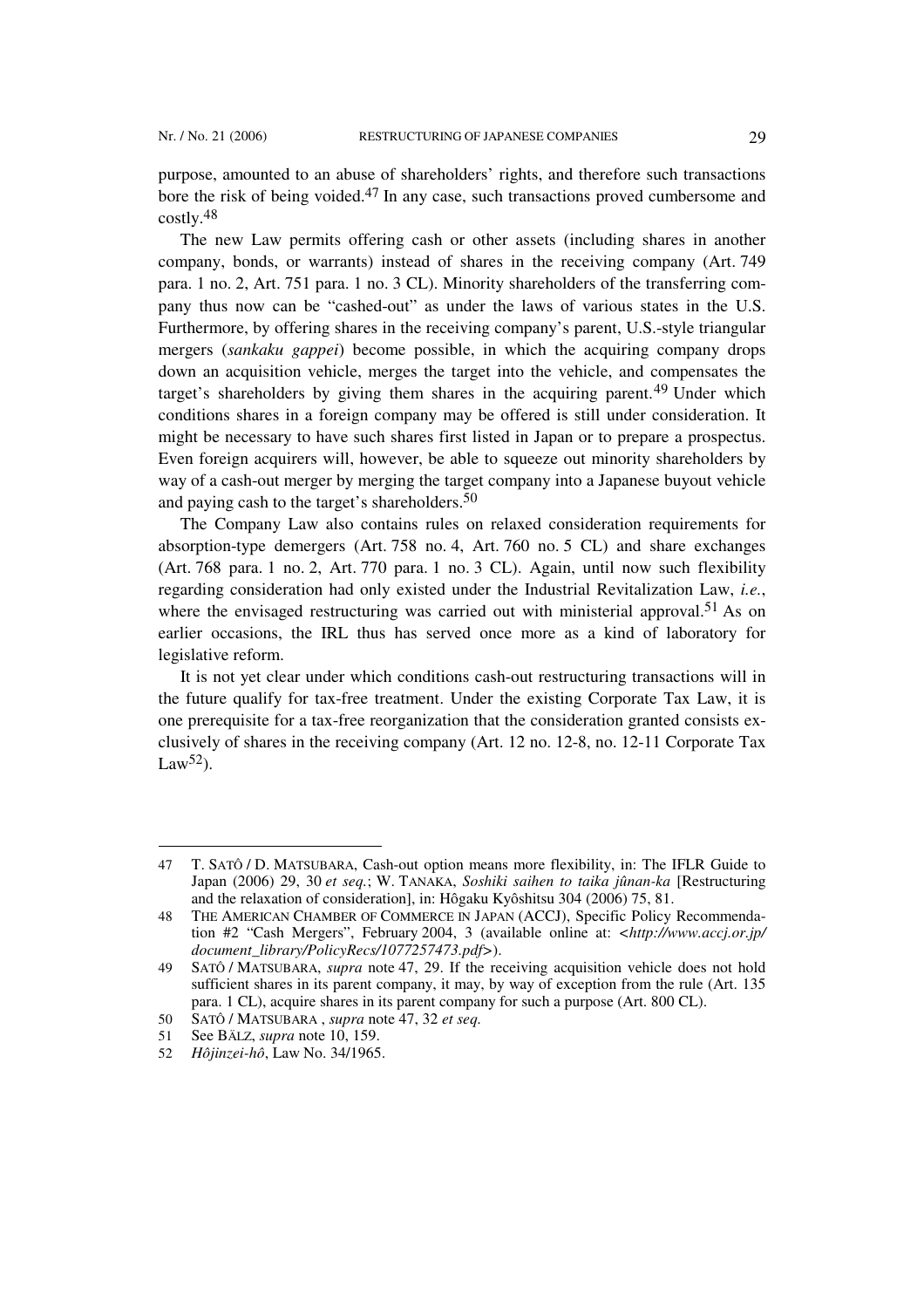### *b. Taking-Private Transactions and Minority Shareholder Protection*

Practitioners in particular see a strong need for squeeze-out transactions in the context of taking-private transactions. By delisting a target company, the acquirer often wishes to reduce administrative costs of disclosure, to streamline management, or to avoid having to accommodate minority shareholder interests in the future.<sup>53</sup> For this and other reasons, a relaxation of consideration requirement has long been a top priority both of the Japanese business community, in particular the influential Japan Business Federation (*Keidanren*), as well as of foreign and – last but not least – U.S. investors.54 It also confirms an international trend to protect minority shareholders with regard to their investment, but not necessarily with regard to their position as a shareholder.<sup>55</sup> It seems increasingly common ground that a majority shareholder beyond a certain threshold should be able to acquire all shares in the company, provided the squeezed-out minority is fairly compensated for its economic sacrifice.<sup>56</sup>

To balance the increased flexibility for the majority shareholder with the interests of minority shareholders under the new Law, enhanced disclosure requirements apply where consideration other than shares in the receiving company is offered. It should be added that it is not yet entirely clear whether squeezing-out minority shareholders may be the only purpose of a cash-out restructuring, or whether in addition a proper business reason is required.57 As already mentioned, the chances to void a transaction based on the argument that the consideration is unreasonably low are slim.58

# *c. Fear of Hostile Takeovers and Postponed Effective Date*

It is now expected that two-step acquisitions combining a hostile tender offer with a subsequent cash-out merger (often entertained as a short-form merger) may become used in Japan as is common in the United States. Against the background of the takeover attempt by the internet company Livedoor Co. for Nippon Broadcasting System

 $\overline{a}$ 

<sup>53</sup> SATÔ / MATSUBARA , *supra* note 47, 30.

<sup>54</sup> For the latter, see, e.g., ACCJ, *supra* note 48.

<sup>55</sup> German law so far does not permit cash-out mergers. However, the squeeze-out provisions of sec. 327a *et seq.* Stock Corporation Act, introduced in 2002 and since then widely used in practice, show that the idea of forcing minority shareholders out is accepted in principle, provided full economic compensation is offered. The constitutionality of this concept has been upheld by the highest German courts: Federal Constitutional Court (Bundesverfassungsgericht), in: Neue Juristische Wochenschrift 2001, 279; Federal Court of Justice (Bundesgerichtshof), in: Neue Zeitschrift für Gesellschaftsrecht 2006, 117. See also the reference to the German squeeze-out provisions by K. EGASHIRA, *Kaisha hôsei no gendaika ni kan suru yôkô-an no kaisetsu* [Comments on the Basic Draft for a Modernization of Corporate Law], in: Bessatsu Shôji Hômu 288 (2005) 1, 4 footnote 10.

<sup>56</sup> For the calculation of the fair compensation, see below.

<sup>57</sup> Some commentators consider a squeeze-out transaction without a proper business purpose to be voidable. EGASHIRA, *supra* note 55, 83 footnote 2. YANAGA, *supra* note 4, 383 footnote 8. For the opposite view, see: TANAKA, *supra* note 47, 81.

<sup>58</sup> See *supra* note 41.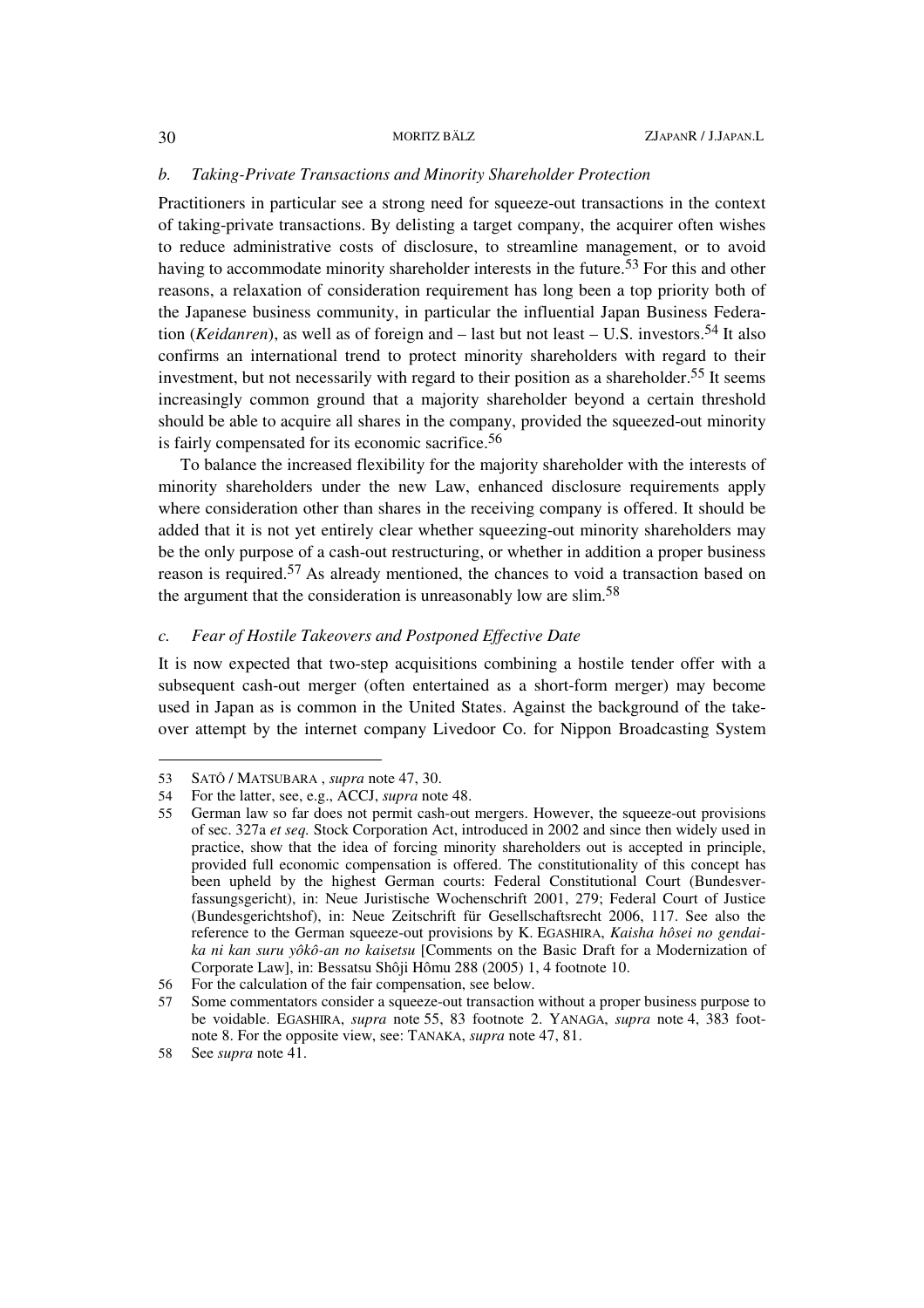l

Inc., this scenario has caused considerable unrest in the Japanese business community. Some Japanese companies are seen as easy targets for hostile takeover attempts by foreign investors, which are feared to entertain triangular mergers, thus exploiting their large market capitalization abroad. Therefore, the ruling Liberal Democratic Party (LDP) decided to have the rules regarding the relaxation of consideration requirements enter into effect only one year after the other parts of the Commercial Law, *i.e.*, on 1 May 2007.59 The idea is to give Japanese companies the chance to hold one ordinary shareholders' meeting prior to the effective date in which takeover defenses can be adopted.60 Until May 2007, cash payments will thus be allowed only to compensate shareholders of the transferring company for fractions of shares which are not issued.<sup>61</sup>

#### *3. Amendments Regarding Appraisal (*kaitori seikyû-ken*)*

The increased flexibility under the new Company Law, in particular the relaxations with regard to consideration, has made the question of minority shareholder protection all the more important. In this field, Japanese law has traditionally relied heavily on the instrument of appraisal rights.<sup>62</sup> While the new Law clearly accepts the idea that minority shareholders can be squeezed-out, the new rules aim at the same time at improving the chances that such shareholders can at least regain their investment by exercising their appraisal rights.

Under the new law, the company has to buy the minority shares at "fair value" (*kôsei na kagaku*; Art. 785 para. 1, Art. 797 para. 1, Art. 806 para. 1 CL), whereas the Commercial Law provided for payment of "the fair value the shares would have had but for the resolution approving … [the transaction]" (*ketsugi nakariseba sono yû subekarushi kôsei naru kagaku*, Art. 374-3, Art. 408-3 CC). It is assumed that the new formula, as opposed to the old one under the Commercial Code, permits the courts to take into account synergies gained by the proposed transaction.63 As factors which a court could take into account when deciding on the fairness of an offer, commentators, in addition to expert opinions, give the involvement of external directors in the transaction and its approval by other minority shareholders.64 Where the share price has fallen due to the announcement of the envisaged transaction, some propose to take as fair value the value

<sup>59</sup> See para. 4 of the Supplementary Provisions (*Fusoku*) to the new Law.

<sup>60</sup> AIZAWA / HOSOKAWA, *supra* note 11, 9. SATÔ / MATSUBARA, *supra* note 47, 29. TANAKA, *supra* note 47, 83 footnote 38.

<sup>61</sup> For details, see AIZAWA / HOSOKAWA, *supra* note 11, 9.

<sup>62</sup> M. BÄLZ, Appraisal Rights in Japanese Corporate Law, in: ZJapanR / J.Japan.L 13 (2002) 152 *et seq.* M. HAYAKAWA, Appraisal Rights in Japanese Company Law – Can They Be Used as Modern Weapons for Minority Shareholders?, in: European Business Law Review (EBOR) 2 (2001) 611 *et seq.*

<sup>63</sup> EGASHIRA, *supra* note 55, 54. KANDA, *supra* note 4, 297, 162; SATÔ / MATSUBARA, *supra* note 47, 33.

<sup>64</sup> TANAKA, *supra* note 47, 80 referring to U.S. standards.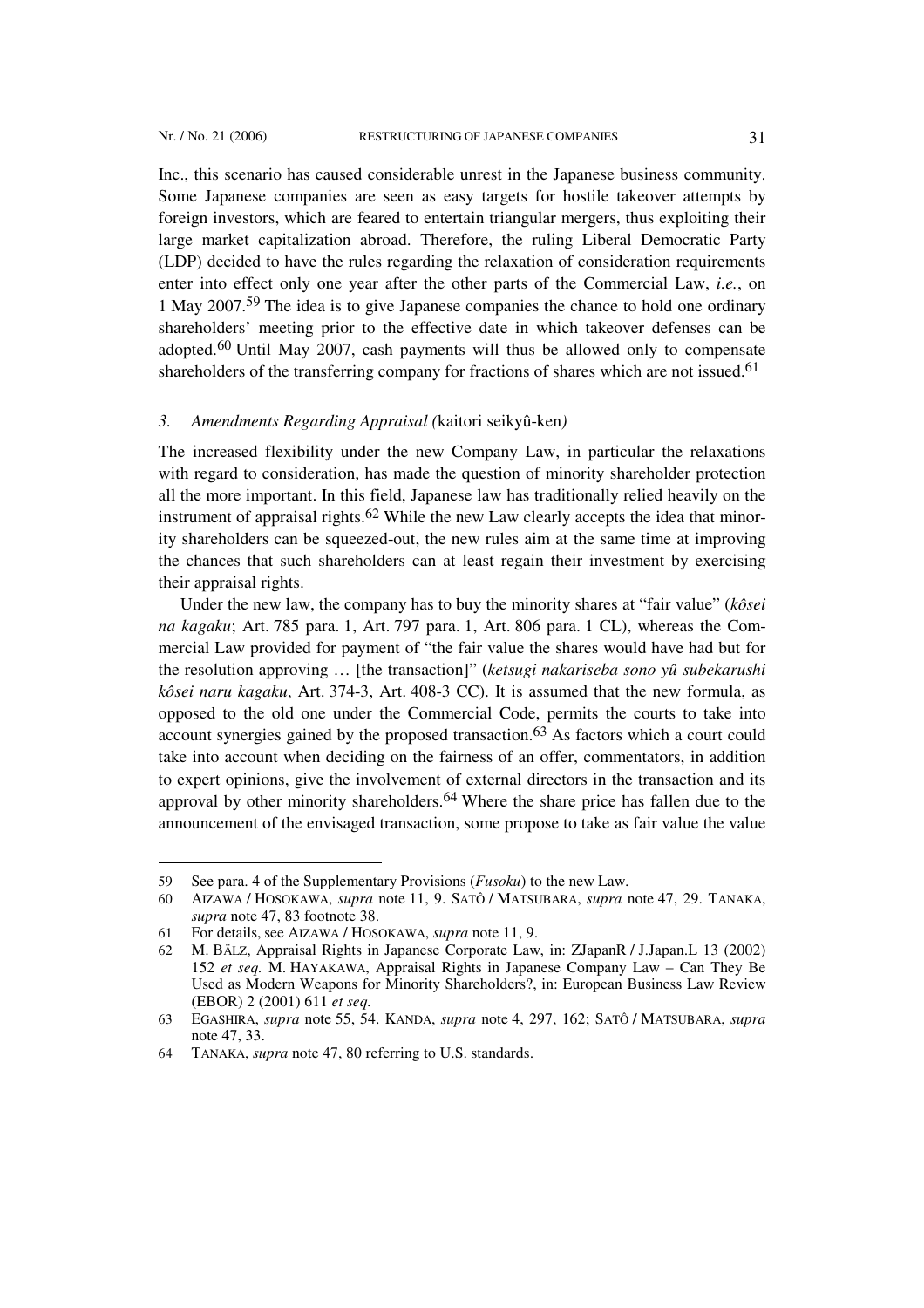the shares would have had but for the transaction,<sup>65</sup> or even consider the absence of any synergies as an indication for the transaction being voidable under Art. 831 para. 1 no. 3 CL as grossly unfair.<sup>66</sup>

The new definition of fair value strengthens the minority shareholders' position and should be welcomed as a major improvement. Nevertheless, one may have doubts as to whether the appraisal remedy, even in its improved form, is the panacea for minority shareholders' protection as Japanese corporate law seems to assume.67 Still, the procedure seems rather cumbersome and will often discourage minority shareholders from seeking appraisal.<sup>68</sup>

# *4. Effective Date of Absorption-Type Restructuring Transactions*

Japanese companies will from now on enjoy more flexibility with regard to the date on which the legal effects of an absorption-type merger or absorption-type demerger occur. Under the Commercial Code, the assets and liabilities of the transferring company were transferred by operation of law with effect as of the date of registration with the Commercial Register. This date could not be predicted with certainty. This is said to have created obstacles to the circulation of listed shares in the interim period.69 Now, therefore, the parties to the restructuring agreement, *i.e.*, the transferring company and the receiving company, can agree on a date on which the transaction shall take legal effect (Art. 750 para. 1, Art. 752 para. 1, Art. 759 para. 1, Art. 761 para. 1 CL).70 In order to protect third parties in the period between the effective date and the registration with the Commercial Register, in the case of an absorption-type merger the dissolution of the transferring company cannot be asserted vis-à-vis third parties before the registration has been made (Art. 750 para. 2 CL). A director of the transferring company could, for instance, sell a piece of land even after the agreed-upon effective date as long as the registration has not been accomplished. This rule applies irrespective of whether the third party was aware of the transaction or not.<sup>71</sup> In the case of an absorption-type demerger, rules on the assertion of the transfer of a specific asset vis-à-vis third parties

<sup>65</sup> TANAKA, *supra* note 47, 80.

<sup>66</sup> YANAGA, *supra* note 4, 408 footnote 22 and 23.

<sup>67</sup> For a critical view under the new Law, see TANAKA, *supra* note 47, 80. For an assessment in the context of demergers under the Commercial Code, see BÄLZ, *supra* note 10, 110.

<sup>68</sup> For a skeptical view of the remedy of appraisal rights in general, see from a comparative prospective E. ROCK / H. KANDA / R. KRAAKMAN, Significant Corporate Actions, in: R. Kraakman et al. (ed.) The Anatomy of Corporate Law – A Comparative and Functional Approach (New York 2004) 131, 140 *et seq.*

<sup>69</sup> AIZAWA / HOSOKAWA, *supra* note 11, 13; EGASHIRA, *supra* note 55, 82.

<sup>70</sup> The shareholder meeting must have approved the transaction (Art. 783, Art. 795 para. 1 CL) and the creditor protection procedure must have been completed before the effective date (Art. 750 para. 6 CL).

<sup>71</sup> KANDA, *supra* note 9, 133; YANAGA, *supra* note 4, 387.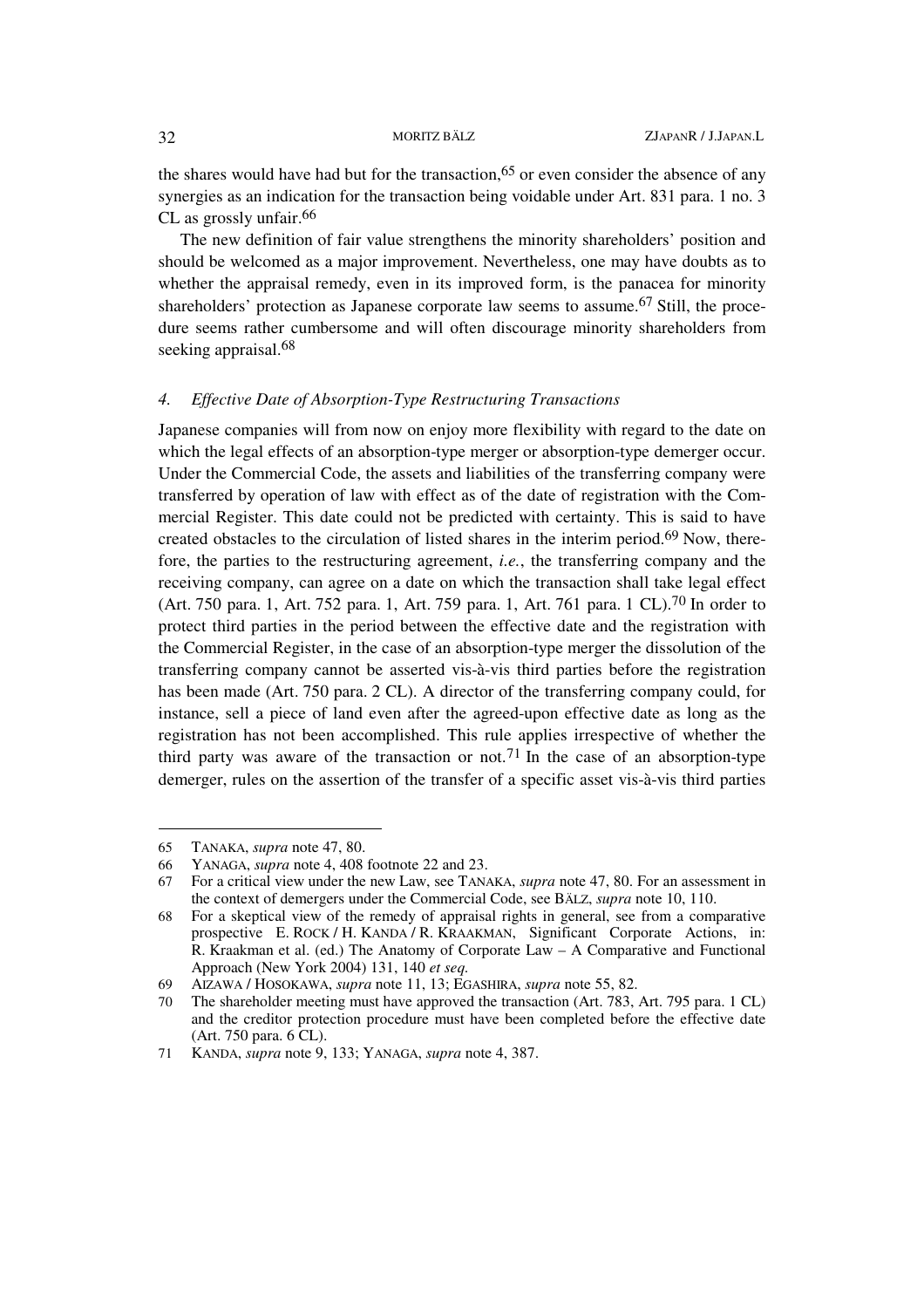(so-called *taikô yôken*) have a similar effect.<sup>72</sup> Share exchanges already under the Commercial Code took effect on the date agreed upon in the share exchange agreement (Art. 353 para. 2 no.6 CC; now Art. 768 no. 6 CL).

In the case of incorporation-type mergers, incorporation-type demergers, or share transfers, as under the Commercial Code, the new company comes into existence and succeeds into the assets and liabilities upon the registration of the new company with the Commercial Register (Art. 754, Art. 764, Art. 774 CL).

# *5. Possible Object of a Demerger*

The new Law has redefined the possible object of a demerger. Under the Commercial Code, a demerger enabled a company to transfer "all or a part of its businesses" (*eigyô no zenbu mata wa ichibu;* Art. 373, Art. 374-16 CL). This was interpreted as requiring the potential object of a demerger to qualify as a business (*eigyô*) in the sense of a going concern.73 Whether or not certain assets constituted a business could, however, be a difficult judgment.<sup>74</sup> Excluding certain assets, contracts, or employees from the object of the transfer bore the risk of making the entire transaction voidable by way of nullification action.75

Under the new Company Law, a company can transfer by way of demerger "all or parts of the rights and obligation it has with regard to its businesses (*sono jigyô ni kan shite yû suru kenri gimu no zenbu mata wa ichibu*)."76 This can be interpreted as also permitting the transfer of assets not forming a going concern.77 As a requirement under corporate law (as opposed to tax law), the business requirement never seemed to have a convincing rationale. The new formula and the aforementioned interpretation thus should diminish legal uncertainty while leaving the protection of creditors and employees essentially untouched.78

<sup>72</sup> KANDA, *supra* note 4, 318.

<sup>73</sup> EGASHIRA, *supra* note 20, 746 *et seq.* For a critical assessment of this restriction, see BÄLZ, *supra* note 10, 65 *et seq.*; H. KANSAKU, *Kaisha bunkatsu ni okeru 'eigyô' no igi* [The definition of 'business' in corporate demergers], in: Hôgaku Kyôshitsu 243 (2000) 24 *et seq.*

<sup>74</sup> AIZAWA / HOSOKAWA, *supra* note 11, 6.

<sup>75</sup> KANSAKU, *supra* note 73, 24 footnote 1; K. TAKEI / M. HIRABAYASHI, *Kaisha bunkatsu no jitsumu* [Corporate Demergers in Practice] (Tokyo 2000) 43.

<sup>76</sup> The new Law uses the term *jigyô* instead of *eigyô*, but this is interpreted as a purely editorial change. KANDA, *supra* note 4, 290.

<sup>77</sup> AIZAWA / HOSOKAWA, *supra* note 11, 5 *et seq.*; YANAGA, *supra* note 4, 390 footnote 14. This view is now also shared by KANDA, *supra* note 4, 313.

<sup>78</sup> See AIZAWA / HOSOKAWA, *supra* note 11, 6. Also under the new Company Law employees remain protected under the Labor Contracts Succession Law, *Kaisha bunkatsu ni tomonau rôdô keiyaku no shôkei-tô ni kan suru hôritsu*, Law No. 18/2003.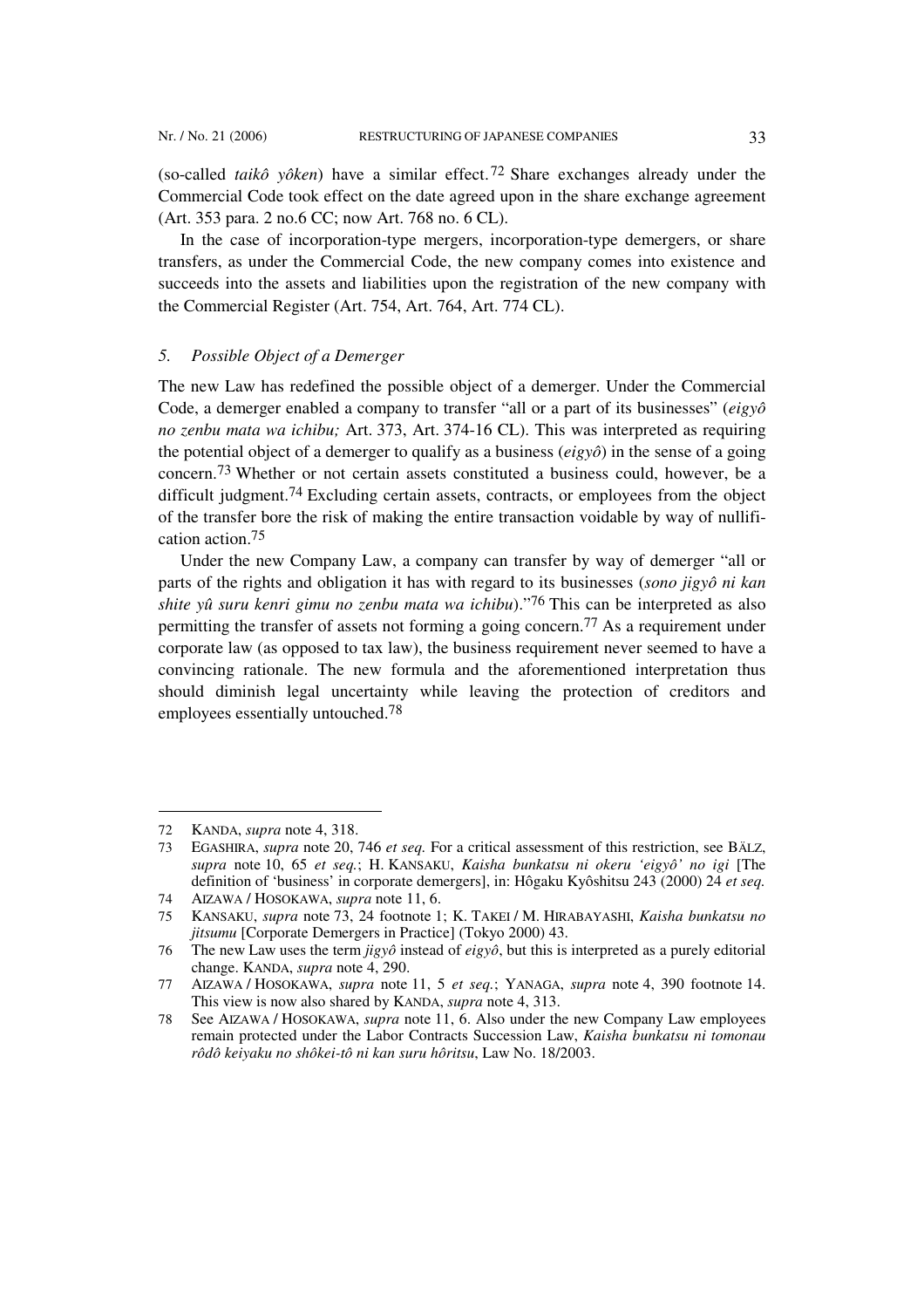# IV. CONCLUSION

The enactment of the new Company Law has brought substantial improvements both to the form and to the content of the rules on corporate restructuring transactions under Japanese law. Like the modernization project as a whole, this reform deserves admiration for its bold and comprehensive approach. While at this point in time it is too early to assess the practical impact of the new rules, it will be interesting to see how Japanese companies make use of the additional options offered by the Law. Whether the relaxation of the rules on consideration really will trigger a wave of hostile takeovers in 2007 remains to be seen. It can be predicted with certainty, however, that for everybody interested in Japanese M&A, exciting times lie ahead.